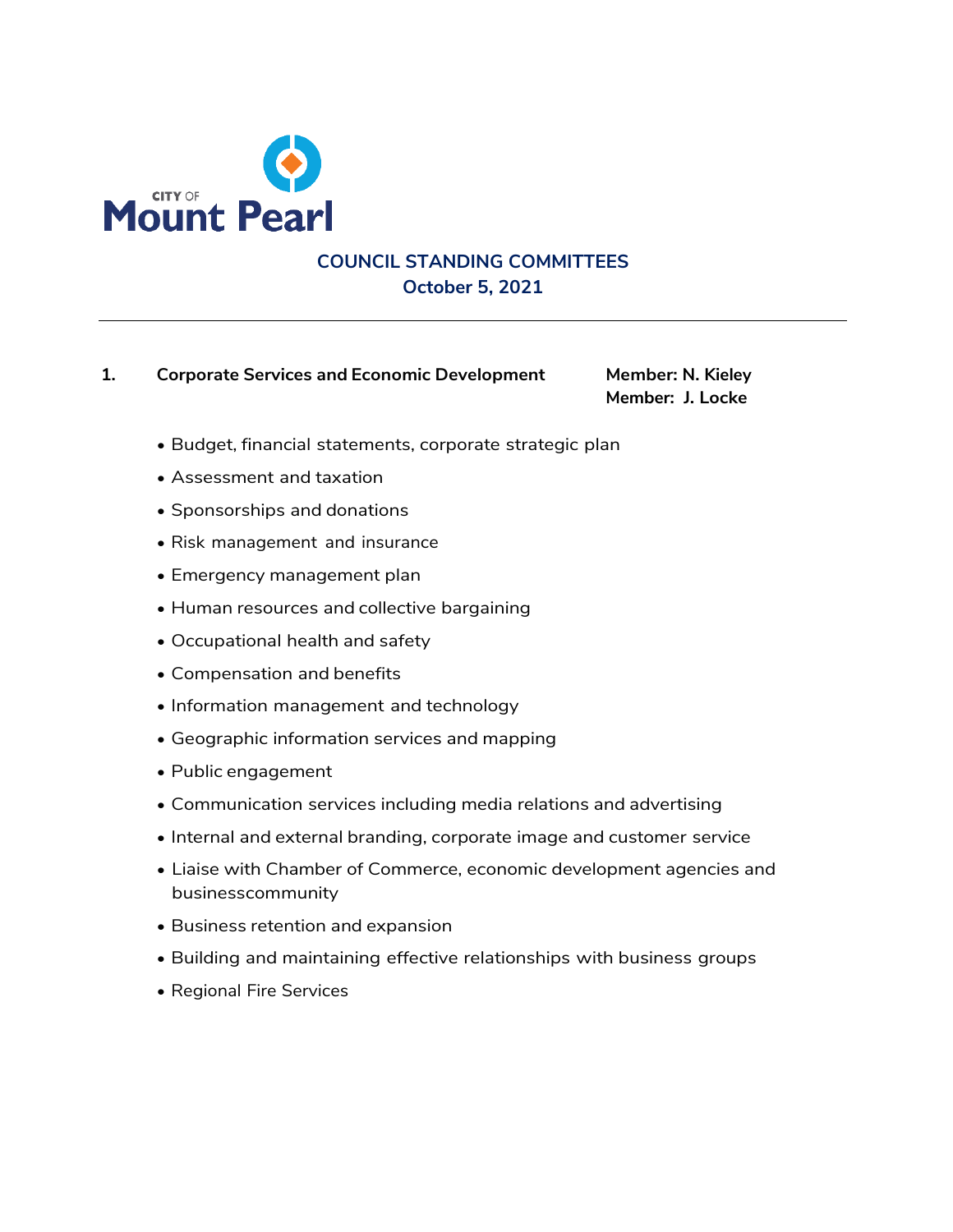#### **2. Infrastructure and Public Works Member: I. Fry**

# **Member: M. Rice**

### • Public Works

### Environmental Management

- o Sanitation and Waste Disposal Systems (household garbage, bulk, recycling)
- o Water & Sewer Systems (water main breaks, plugged sewer, leak repairs)
- o Stormwater management (climate change impacts, flood control)
- o Parks & Fields maintenance (playgrounds, ballfields, trails, open spaces)
- o Animal and pest control
- o Hazardous/spill response (oil, chemical, waterbody)

#### Road Maintenance

- o Asphalt/Concrete (potholes, sidewalks, etc.)
- o Traffic Lights (outages, damage, etc.)
- o Winter Maintenance (24/7 snow and ice control, trail grooming)

### Fleet Services

- o Snow clearing equipment, garbage trucks, general fleet
- o Preventative maintenance and inventory control systems

### Regional Waste Management, Regional Water and Wastewater Services

- Infrastructure/Engineering Services
	- o Asset Management
	- o Climate Change Adaption, Plan
	- o Modelling (development, system performance computer model)
	- o Line Painting (spring/fall season)
	- o Traffic Management (calming measures, studies)
	- o Facilities Maintenance (all facilities buildings Glacier, Summit, Reid Centre, City Hall, Windsor Building, Park Place, Gloria Pearson, etc.)
	- o Project Management
	- o Capital Works
		- In-house Design and Tender
		- Consultant oversight (RFP's)
	- o Subdivision Development
		- Design Review, Construction Supervision
- Construction Administration/Inspection